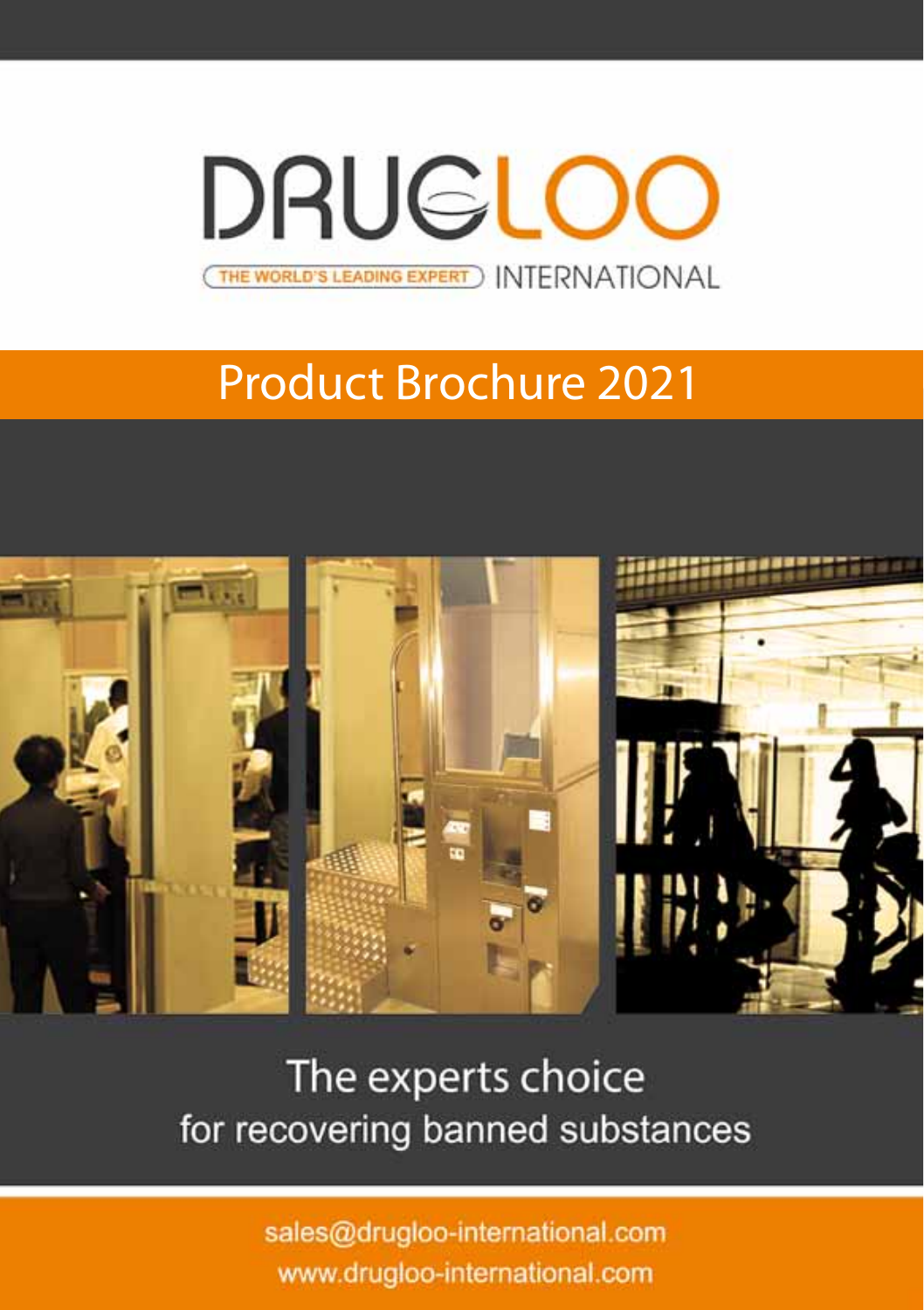# **CONTENTS**

- • INTRODUCTION
- DRUGLOO AND ASSOCIATED EQUIPMENT
- DRUGLOO COVERT
- • Drugloo Ranger
- DRUGLOO EVOLUTION
- $\cdot$  DL6
- • INSTALLATION AND TECHNICAL SUPPORT
- • ONLINE RESOURCE PORTAL

**USED IN 40 COUNTRIES**

**ONLY MANUFACTURER WORLDWIDE**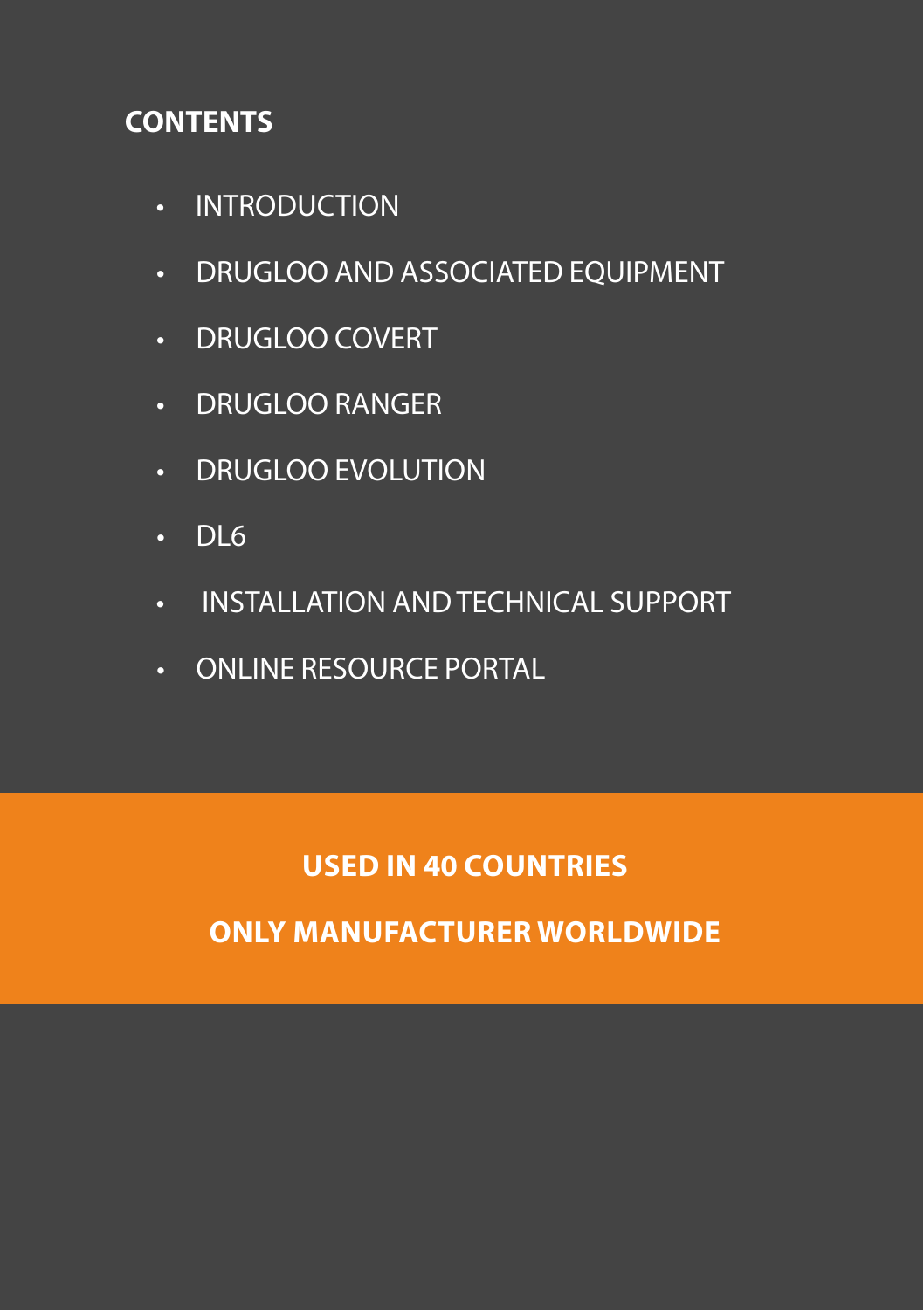# **WELCOME TO THE DRUGLOO PRODUCT BROCHURE The experts in recovering banned substances**

# **Drugloo units are used to recover:**

- • Drugs
- • Weapons
- Explosives
- • SEMTEX
- • Mobile Phones
- • Sim Cards
- • Diamonds
- • Money
- Prisoner Keys
- Prisoner Communications

## **Evidence is completely washed and disinfected**

### **The Benefits:**

- • Protect individuals from
	- \* infectious diseases such as Hepatitis, AIDS, STD and Coronavirus
	- \* Unpleasant substances
	- \* Unpleasant smells
	- \* Washing and processing contraband hidden in human faeces
- • Recover banned substances without contamination of evidence
- Retro fit or portable units
- Easy to operate and maintain
- Manufactured from grade 316 stainless steel
- • 25-year life expectancy

# **Already sold in 40 countries**

#### **Used by:**

- 
- 
- Seaports  **Military**
- Secure Medical Institutions
- Jails  **Penitentiaries**
- Police  **Airports** 
	-

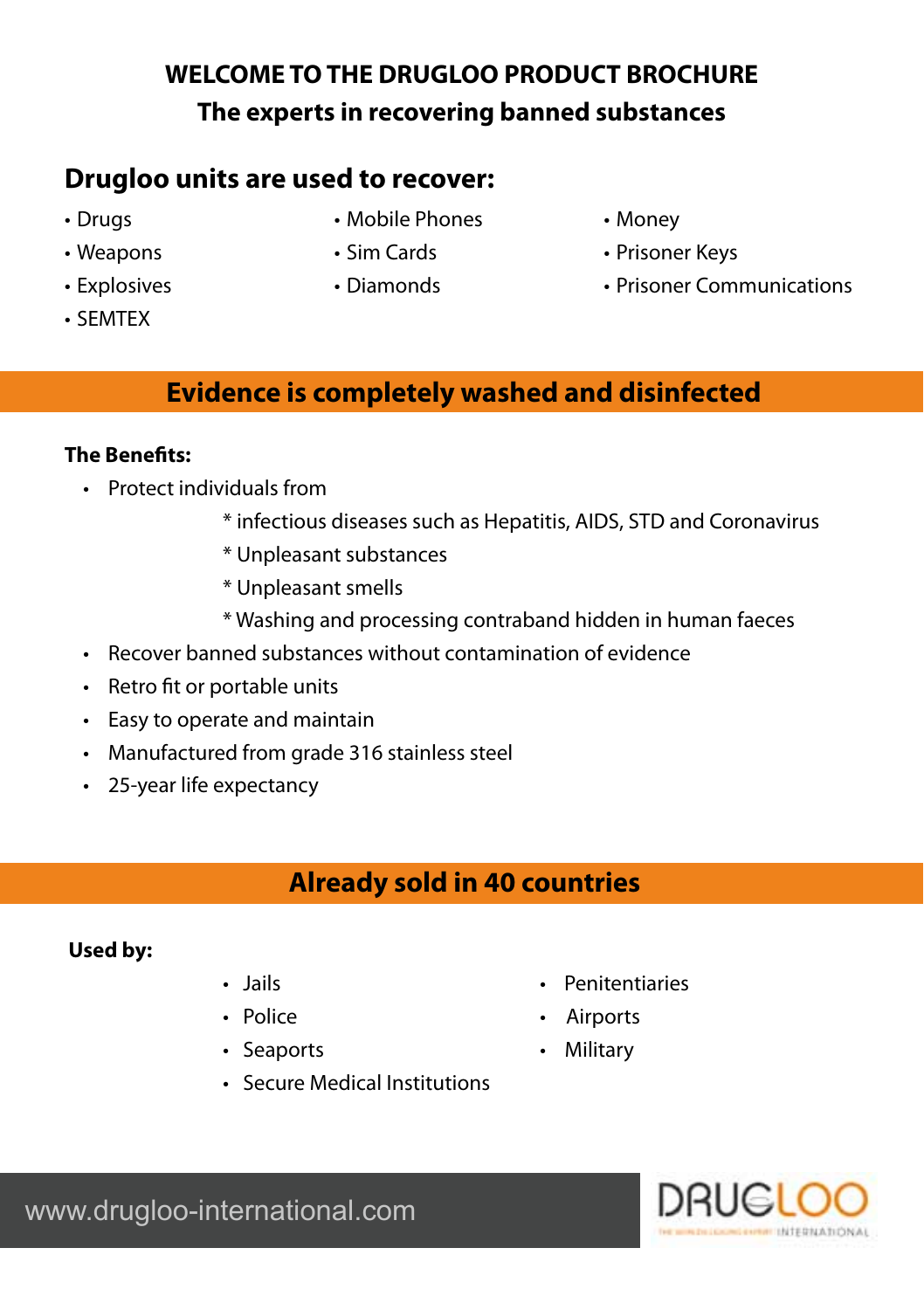

# **Drugloo and Associated Equipment**

### **The Problem**

You have detained a person you suspect of carrying banned substances and believe that packages of these substances have been internally concealed by swallowing or rectal insertion.

You are now faced with the problem of recovering these packages in such a way as to maintain continuity of evidence for future court proceedings, whilst being aware of the threat of disease or contamination from these packages.

You also have to respect the rights of the detainee, and wish for the recovery process to be as discreet and sympathetic as possible.

#### **The Solution**

Our range of Banned Substances Recovery Equipment is designed to assist in the safe, hygienic and discreet recovery of packages of banned substances from the faeces of detainees. Our products offer the operative the maximum amount of protection from contamination, whilst maintaining the chain of continuity of evidence. Built as a specialised toilet, the equipment enables the packages to be separated from all other unwanted debris, which is then washed away, leaving the packages to be sterilised within the equipment and discharged directly into an evidence container. The operative has no direct physical contact with anything inside the equipment, or contact with the recovered packages.

On the following pages you will find the standard range of recovery equipment we offer. But as all of the equipment is individually manufactured by ourselves, we will be pleased to discuss your particular requirements prior to production, to ensure that the equipment you choose is exactly right for your application.

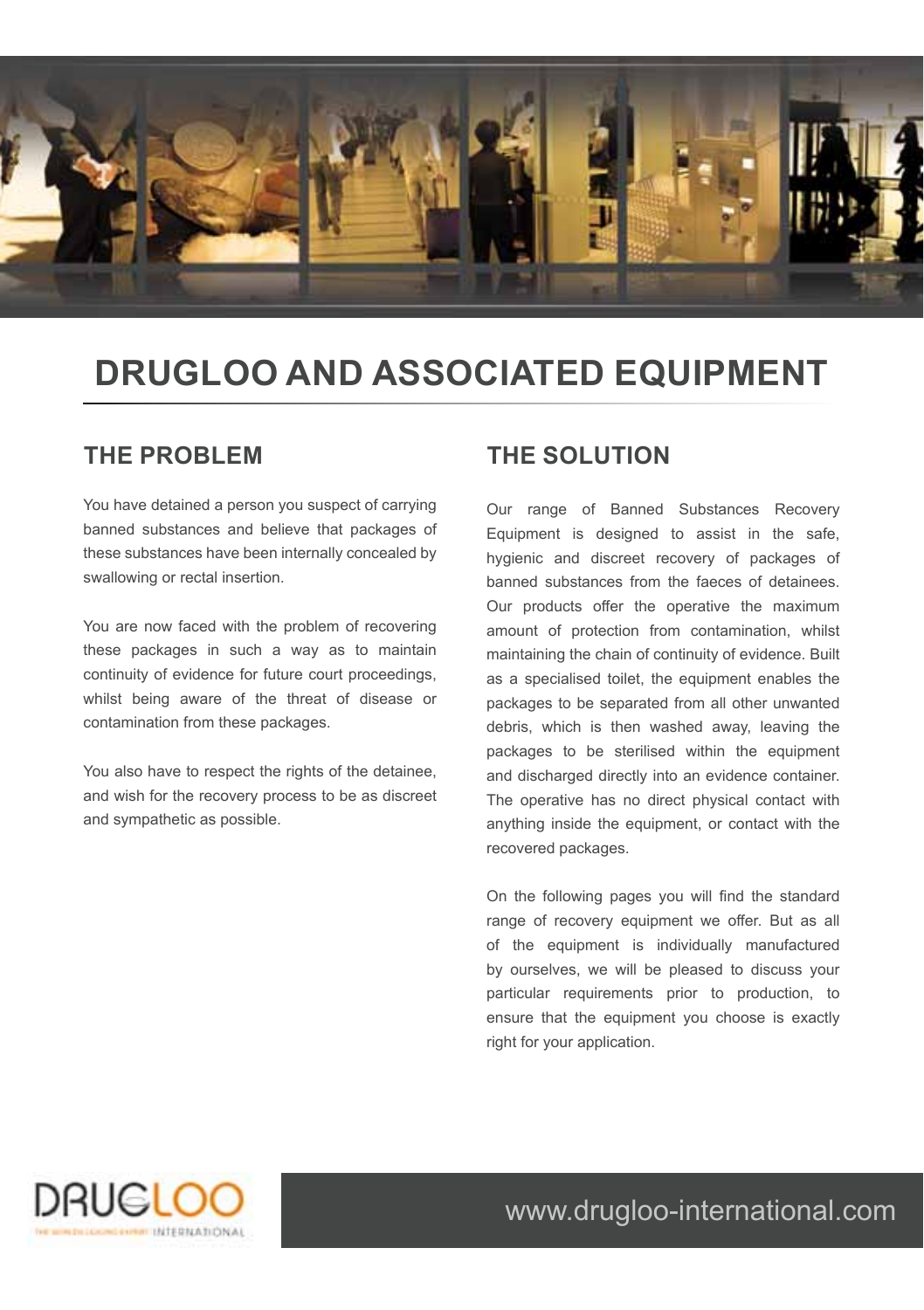

# **Choosing the correct equipment**

**The first step in selecting the correct equipment for your application is to determine the circumstances in which it will be used. The two most usual conditions are shown below, together with the relevant equipment type.**

### **Attended (normal procedure for customs etc)**

Detainee is escorted to the equipment and uses the facility whilst the officers are in attendance. The banned substances are recovered there and then.

• Drugloo Ranger



**Drugloo Evolution** 



## **Non-attended (normal procedure for prisons etc)**

Detainee is left unattended in a locked cell after being arrested.The WC part of the equipment is located within the cell, and the detainee can use it at anytime, without the supervision of the custody officers. It is recommended that the unit is fitted in a cell without a wash basin to avoid the washing and re-swallowing of a passed package. The recovery chamber is located in an adjacent room, where it can be inspected at anytime.

Drugloo Covert



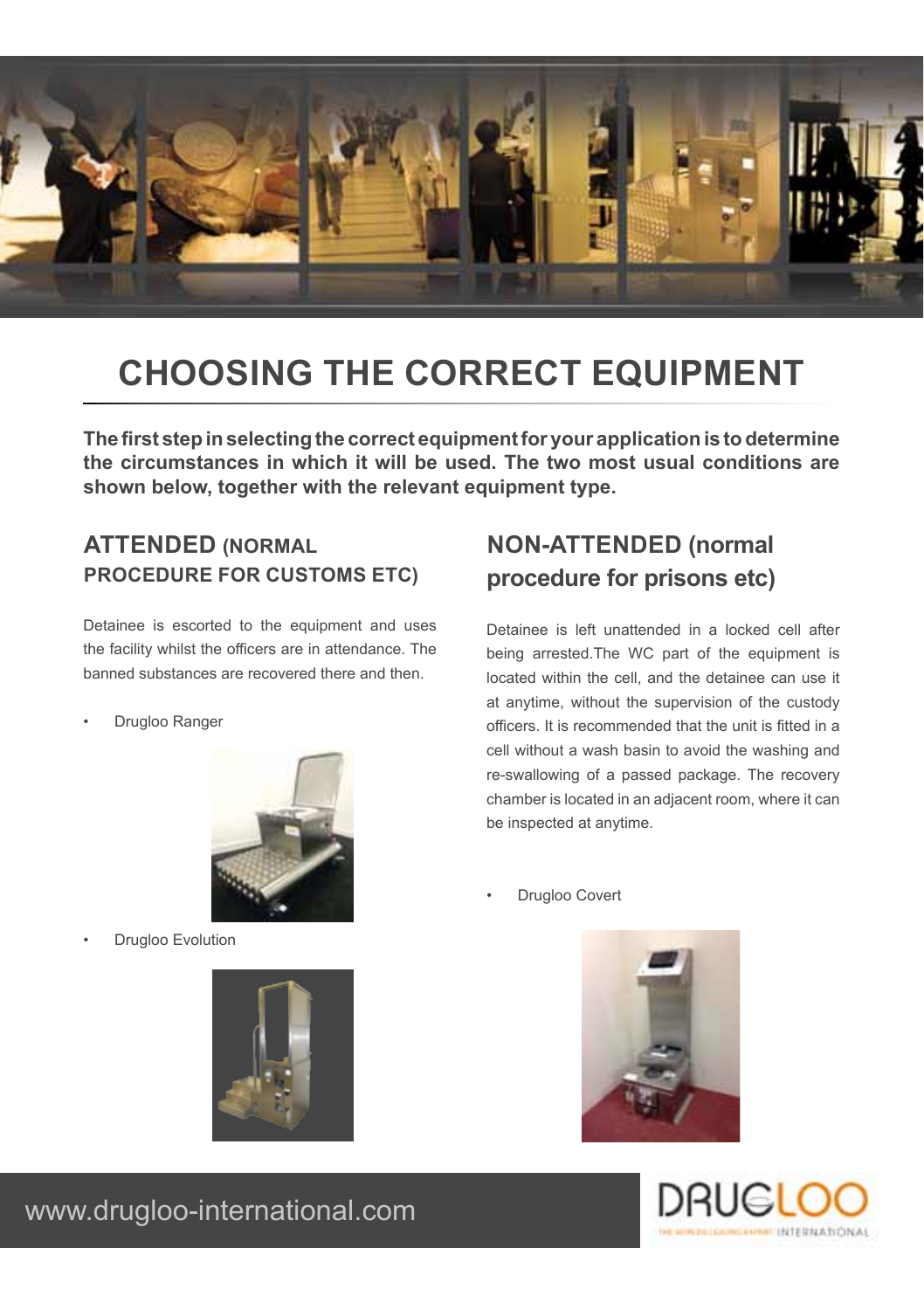

# **Drugloo COVERT**

Designed for being covertly installed behind a standard WC and accessible from an adjoining room or large service duct.

The design of this unit permits the WC to be used as a normal WC, but can be simply changed to intercept all items flushed down the WC. These can then be inspected and items recovered. This unit is complimented by a water pumping and sanitising unit to provide all the protection offered by the rest of the Drugloo range.

#### **Measurements:**

1220mm(H) x 400mm(W) x 500mm(D) Installed.

#### **Note:**

600mm minimum clearance is required in front of Drugloo unit to enable operation.



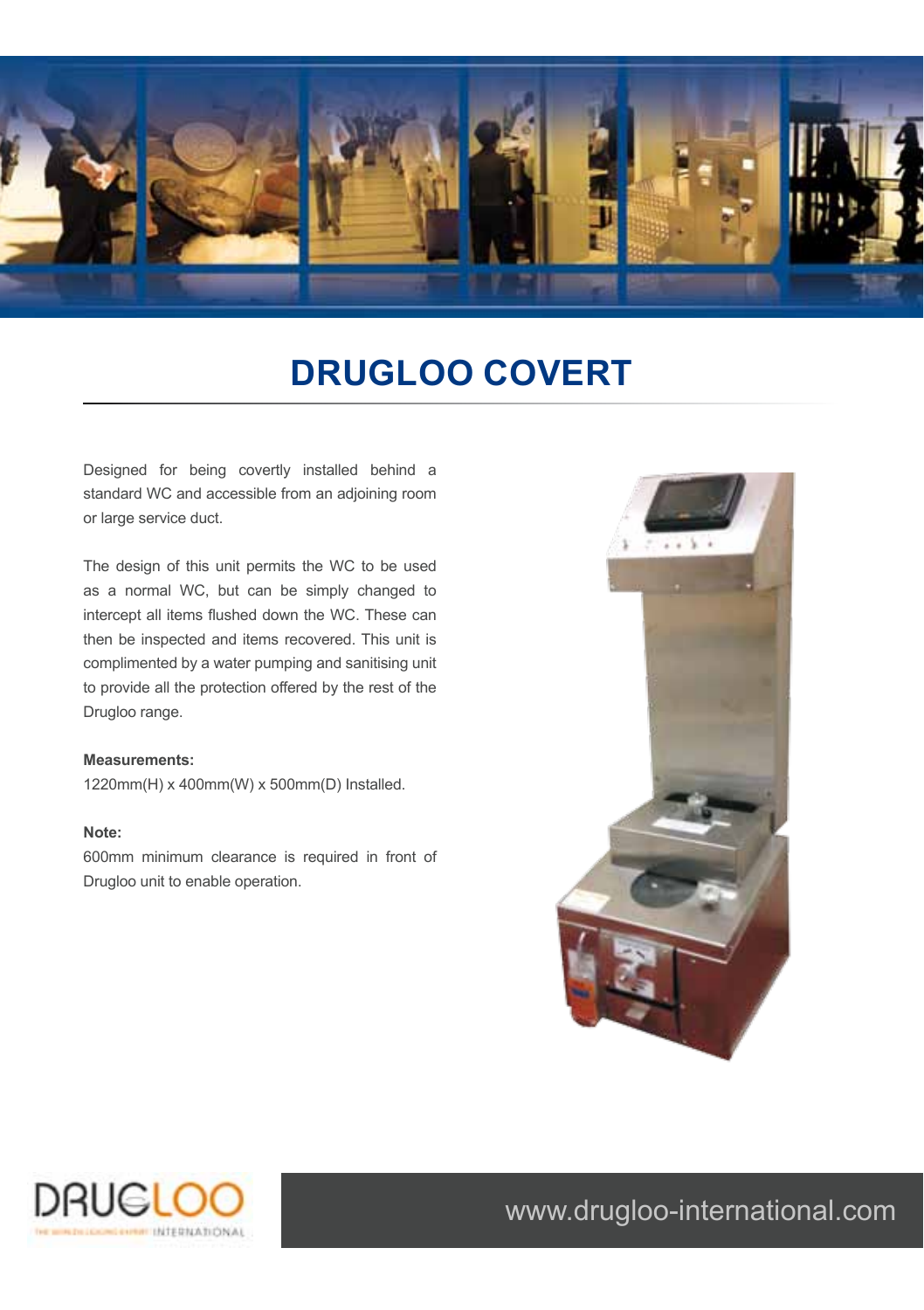





# **MAINS SERVICES REQUIRED**

### **Mains Water**

Requires a minimum pressure of 4 Bar (approx, 56psi) at a volume of 10 litres/minute.

## **Electricity**

Mains electrical supply 110v or 240v (specify when ordering).

### **Soil**

Via 4" waste outlet.

DRUG **INTERNATIONAL**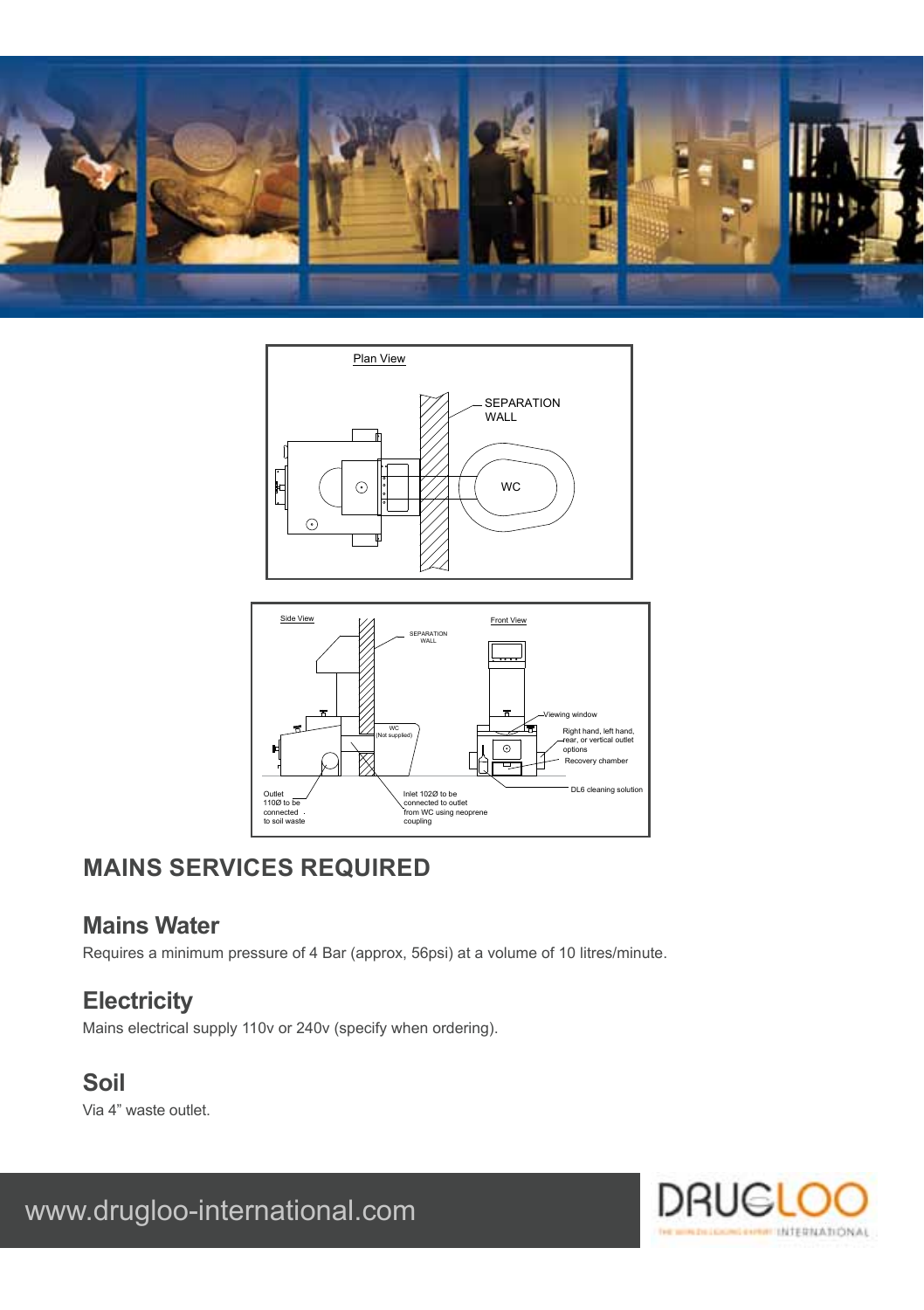

# **DrugLOO Ranger**

Portable banned substances recovery equipment

Compact enough to be transported in a light van or estate car, this equipment has built-in water and waste tanks and is battery powered. It can be easily deployed and used where no water, electrical or waste services are available.

'Hands free' washing and recovery system similar to that used in the Drugloo Evolution. This provides the maximum protection to the operative whilst allowing all the recovered items to be sterilised prior to recovery.

#### **Measurements:**

1100mm(L) x 500mm(W) x 600mm(H) (cover down) 1100mm(L) x 500mm(W) x 940mm(H) (handle height)

#### **Weight:**

Empty - 60Kg.

Full - 100Kg.

Automatic sanitising system treats incoming water to provide maximum protection to operative whilst sterilising recovered packages.

Rugged stainless steel construction.

Manacle points for feet and hands.

Handle for portability.

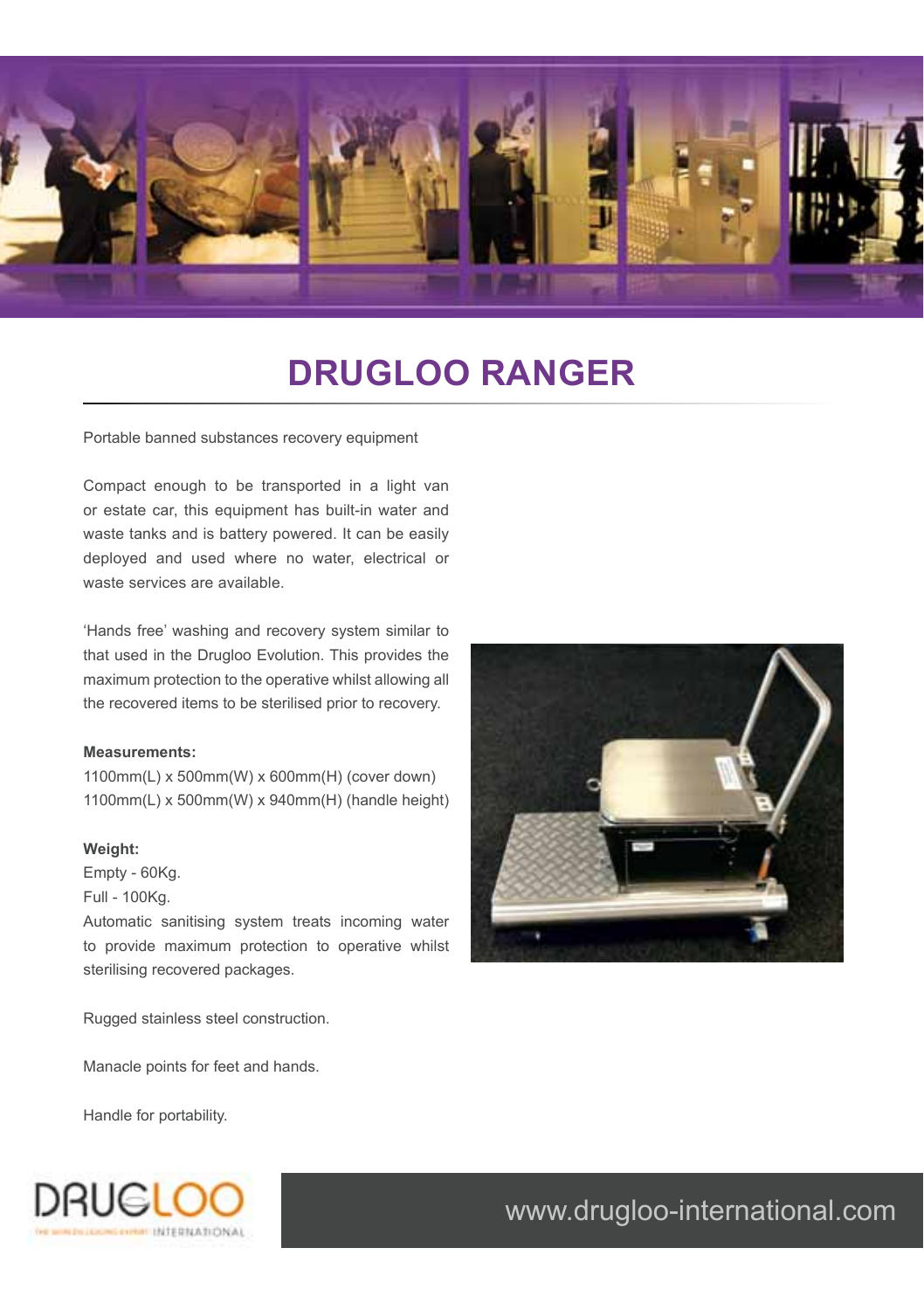









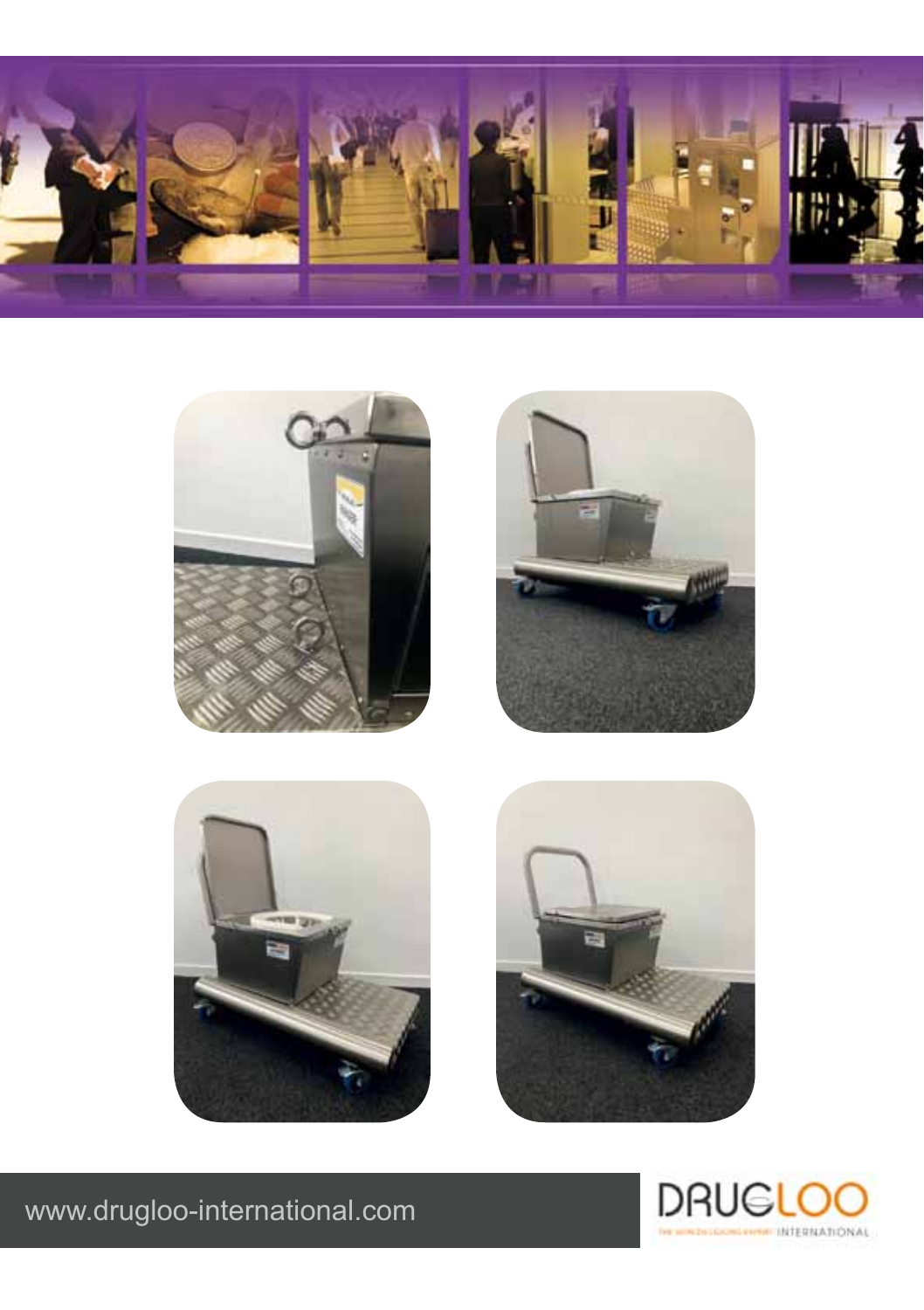

# **Drugloo Evolution**

This Drugloo is semi-automatic. All aspects of the recovery procedure are controlled from the front of the equipment. The operator can select by controls, the suitable duration and sequence of washing and retrieval of the packages. The operator does not have to manually manipulate any of the recovered substances. The interior of the recovery chamber is clearly visible at all times to maintain continuity of evidence. Packages and faeces are automatically transferred from the WC bowl into the washing/ recovery chamber, and can be gently tumbled whilst being sprayed with water into which has been injected the correct amount of Anti-Microbial Concentrate via the automatic dosing unit contained within the equipment.

The equipment comprises five pre-fabricated parts, which are easily bolted together on site.

The complete equipment is manufactured from high grade stainless steel and are robust enough to withstand the abuse likely to be encountered in the environment in which it is to be installed.



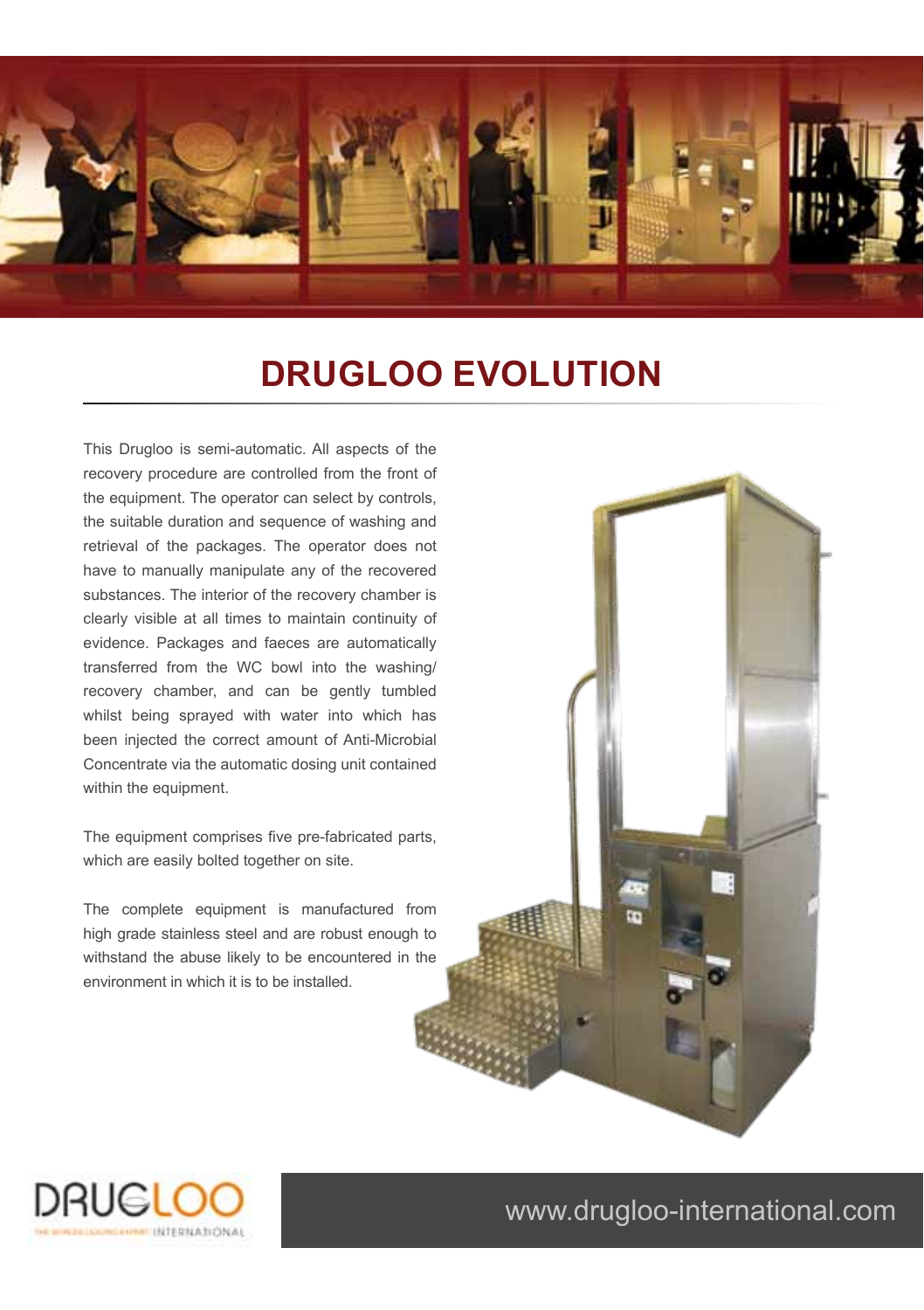

#### **Stepped base unit**

The WC unit is elevated by 500mm to provide the operator with a comfortable working height. A step unit is provided to enable the detainee to use the WC. Straight or 90° step units are available.

#### WC UNIT

This is the main body of the equipment comprising WC bowl, recovery chamber and automatic dosing unit. This is fully factory plumbed with external connections for water inlet, waste outlet and mains electricity.

#### **Side Screen**

Manufactured from Stainless Steel with a 9mm thick laminated glass viewing panel.

#### **Rear Screen**

Manufactured from Stainless Steel with Stainless Steel infill panel

#### RECOVER Option (A) Option (C) n (E) ECOVERY **RECOVERY** RECOVERY<br>UNIT **RECOVERY** ¥ Option (b) Option (D) Option (F) RECOVERY

### **Drugloo EVOLUTION OPTIONS**

## www.drugloo-international.com

## **Mains serviceS requireD**

#### **Mains Water**

Requires a minimum pressure of 4 Bar (approx, 56psi) at a volume of 10 litres/minute.

#### **Electricity**

Mains electrical supply 110v or 240v (specify when ordering).

#### **Soil**

Via a 2″ BSP socket.

NB: Minimum room height required is 2.6m

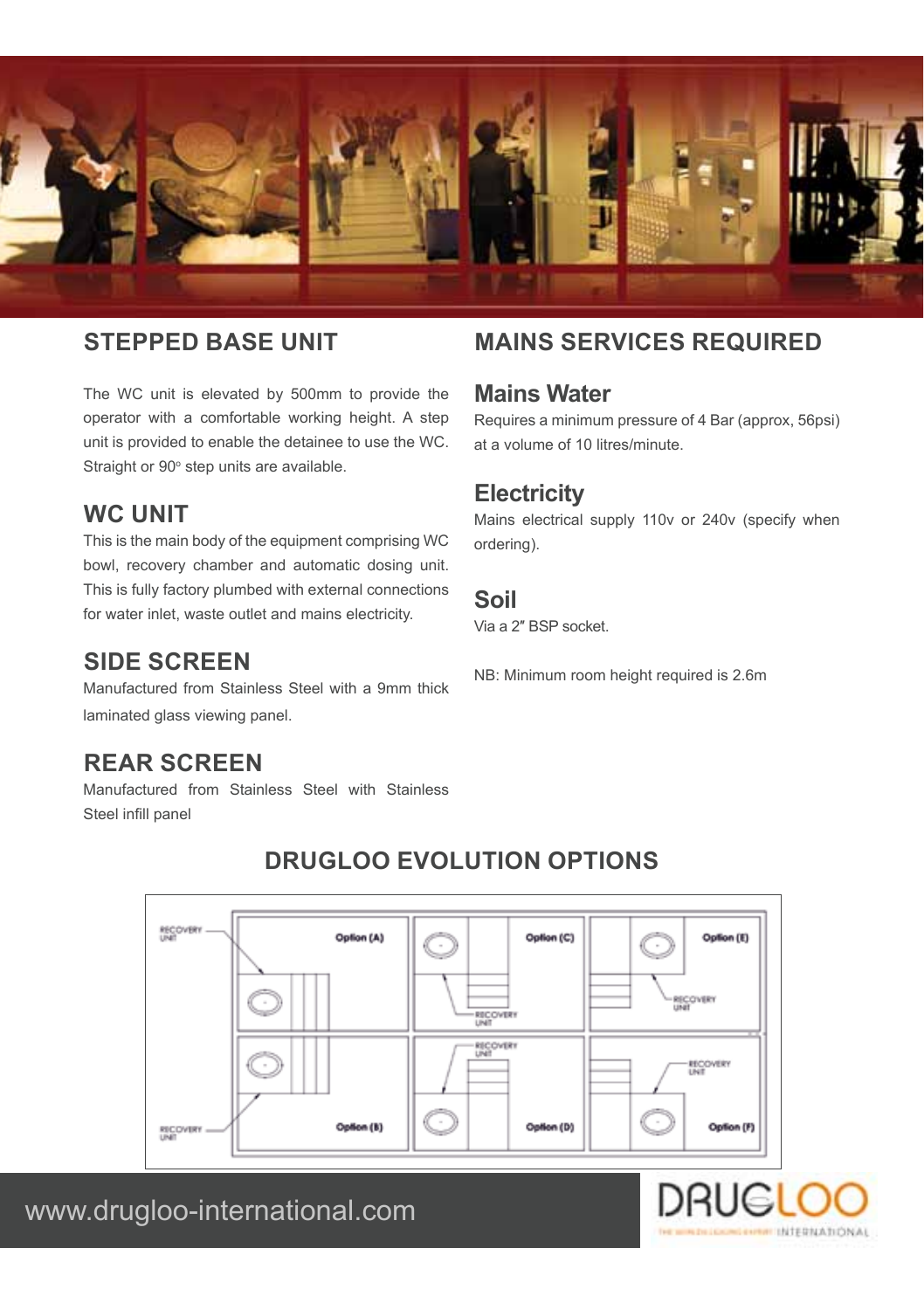

# **DL6 ANTI-MICROBIAL CONCENTRATE**

DL6 is an anti-microbial concentrate which has been especially adapted from an internationally used product to provide the low foaming characteristic required in our range of Drugloo equipment. The use of this product is recommended to provide the maximum protection to the operators whilst ensuring recovered items are sterilised. Safety data sheets available on request.



### **DL6 Concentrate is supplied in the following:-**

Cartons of 4 x 2.5 litres - For Drugloo Covert and Evolution

Cartons of 20 x 250ml - For Drugloo Ranger

Cartons of 50 x 250ml - Hand spray bottles for external cleaning/sanitising of the equipment

**Protects and prevents the spread of potentially harmful diseases and bacteria such as Hepatitis, AIDS, STD's, Coronavirus.**

**Completely biodegradable**



l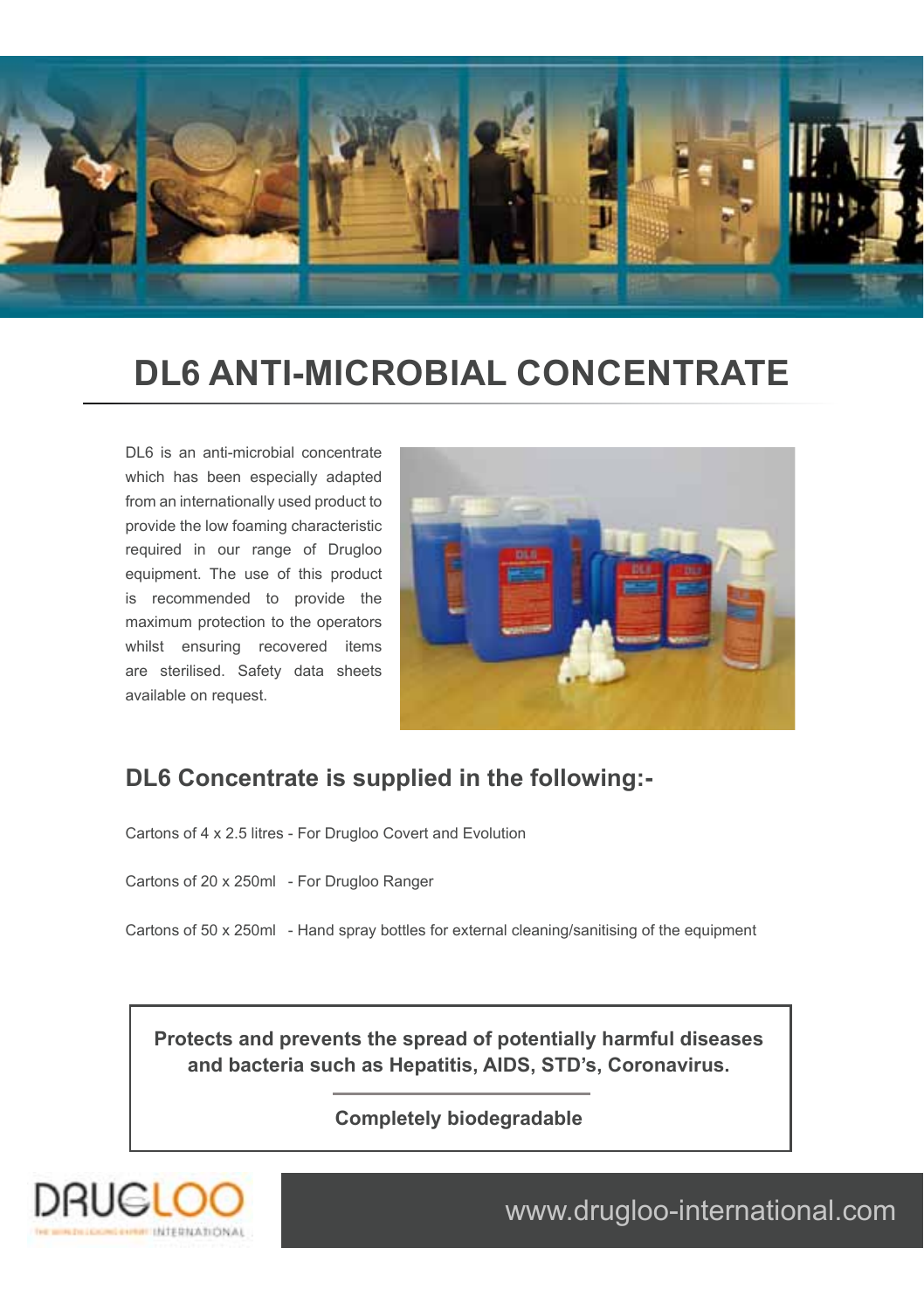

# **GENERAL TECHNICAL INFORMATION**

- **• Protect officers**
- **• Recover contraband safely**
- **• No foul smells**
- **• No risk of infections or diseases**
- **• Items completely disinfected**

### **Installation**

Fixed installation Drugloos are supplied in modular form, and are factory assembled and fully tested prior to despatch. Each modular part is easily handled and will pass through standard door openings. Both graphic and written instruction details are supplied. These instructions are easy to follow and should present no problems for local tradesmen. We offer full technical back-up by telephone, video link or email and can provide site supervision if necessary.

### **Training**

Training is available, please see our website www.drugloo-international.com for more details.

#### **Operation**

All models are supplied with an operators manual, with easy to follow instructions for the successful operation of the equipment. A section at the back of each manual offers basic routine maintenance advice.

#### **Warranty**

The equipment is covered for a period of 12 months against manufacturing defects, with full technical backup available by email or Online Portal.

#### **CONTACT**

For further information on prices and regional partners please see www.drugloo-international.com

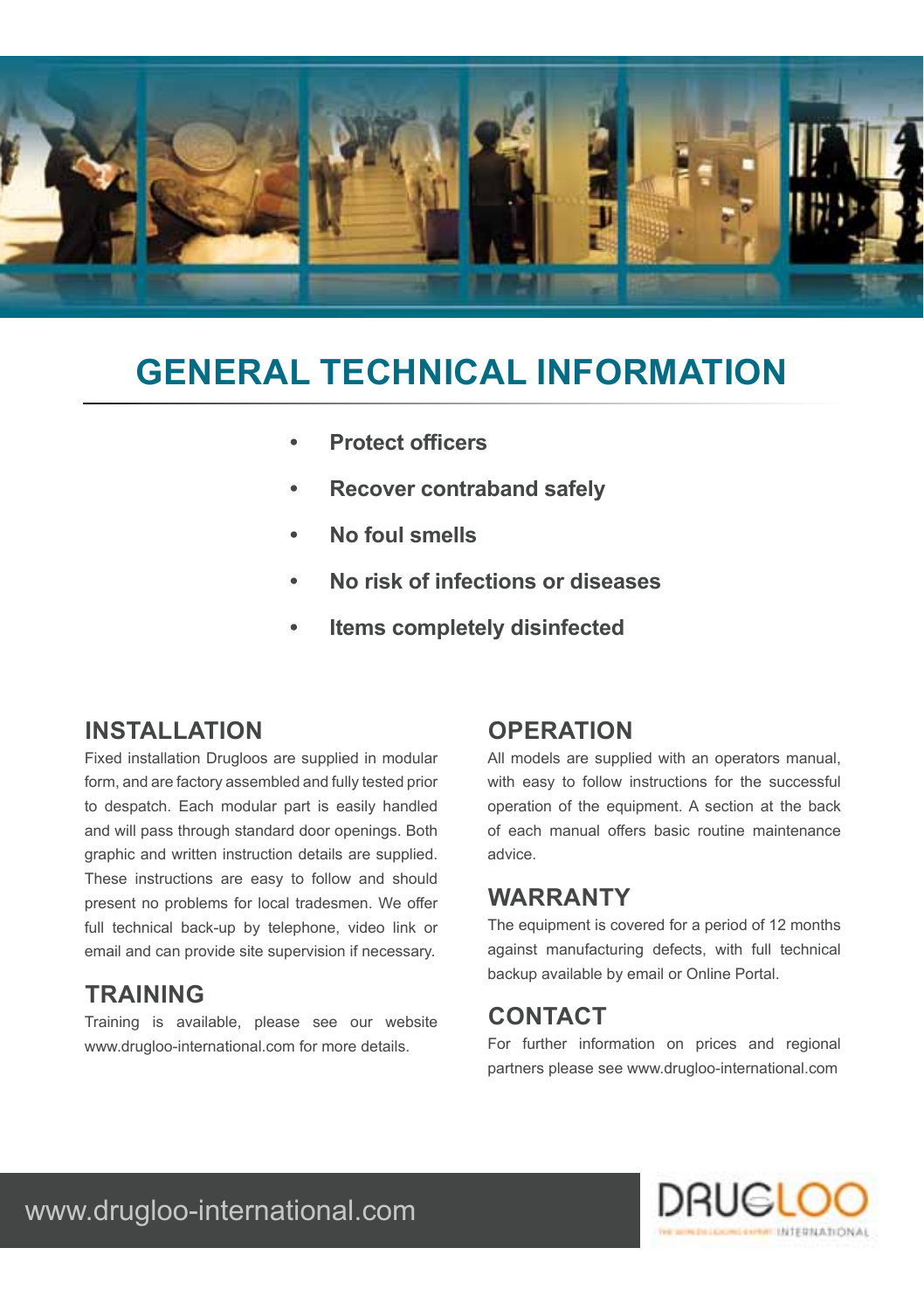

# **ONLINE RESOURCE PORTAL**

**We provide a range of online resourses to assist our clients in gaining the best use from each of their Drugloo models.**

- **Video Demonstrations of each unit**
- **Operational videos**
- **Installation videos**
- **• Maintenance videos**
- **Access to live workshop**

**Register to access your free online Drugloo video demonstration sales@drugloo-international.com**

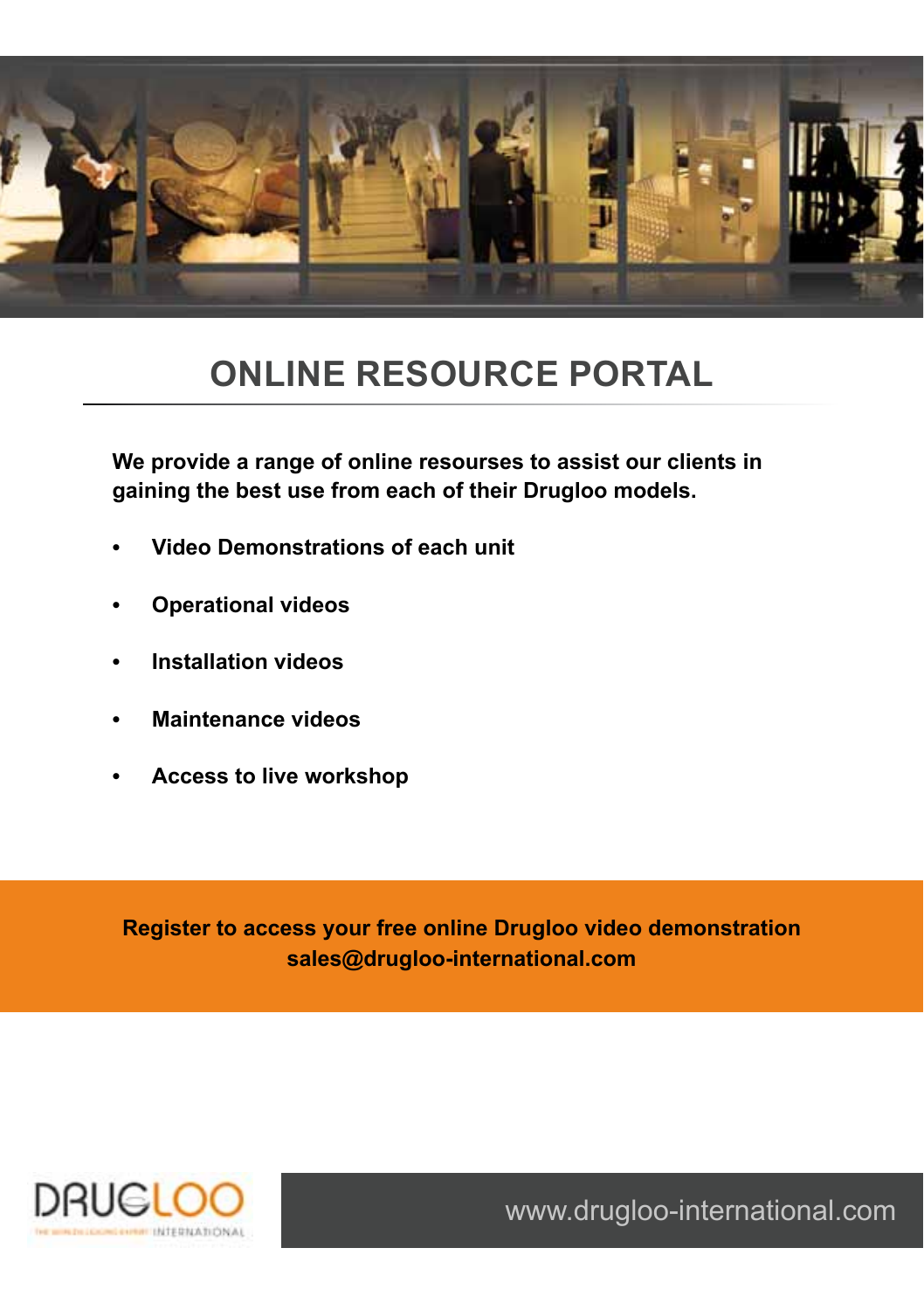

# **Drugloo COVERT**



# **Drugloo EVOLUTION**



# **Drugloo RANGER**